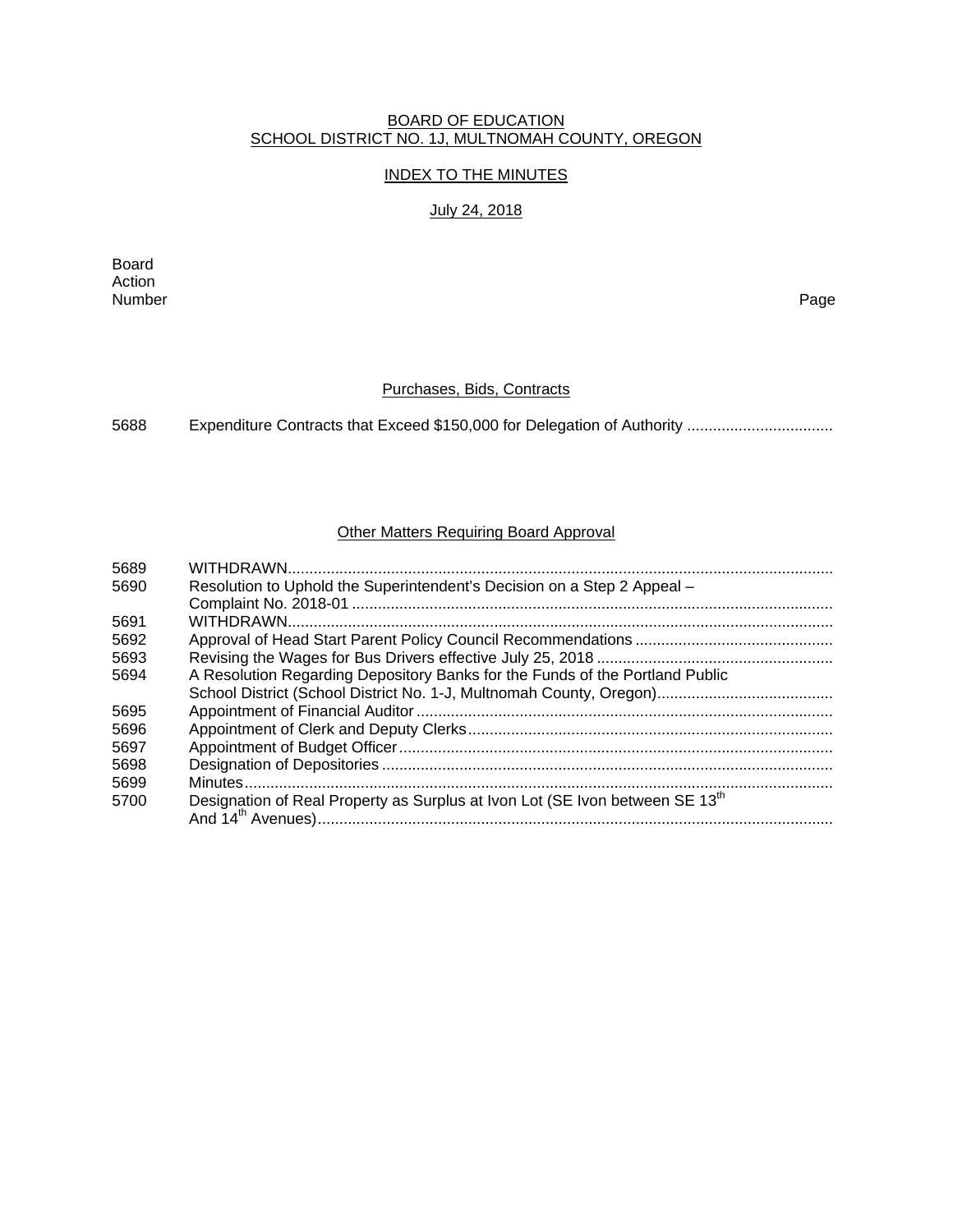## Purchases, Bids, Contracts

The Superintendent RECOMMENDED adoption of the following item:

## Number 5688

Director Brim-Edwards moved and Director Anthony seconded the motion to adopt the above referenced number. The motion was put to a voice vote and passed unanimously (6-yes, 0-no), with Director Esparza Brown absent.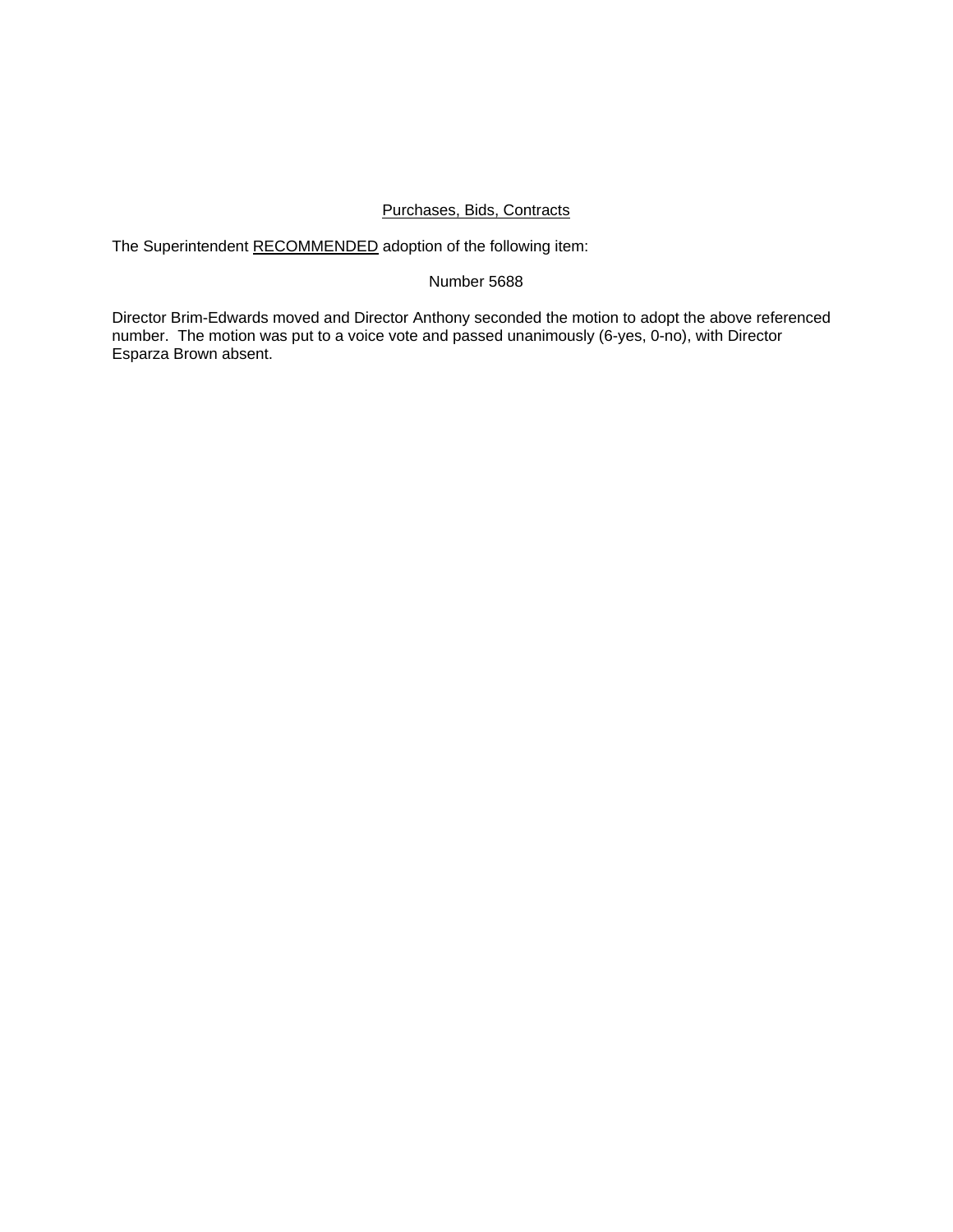# Expenditure Contracts that Exceed \$150,000 for Delegation of Authority

## **RECITAL**

Portland Public Schools ("District") Public Contracting Rules PPS-45-0200 ("Authority to Approve District Contracts; Delegation of Authority to Superintendent") requires the Board of Education ("Board") enter into contracts and approve payment for products, materials, supplies, capital outlay, equipment, and services whenever the total amount exceeds \$150,000 per contract, excepting settlement or real property agreements. Contracts meeting this criterion are listed below.

## **RESOLUTION**

The Superintendent recommends that the Board approve these contracts. The Board accepts this recommendation and by this resolution authorizes the Deputy Clerk to enter into the following agreements.

| <b>Contractor</b>                                         | Contract<br>Term              | <b>Contract Type</b>                 | <b>Description of Services</b>                                                                                     | Contract<br>Amount | Responsible<br>Administrator,<br><b>Funding Source</b>       |
|-----------------------------------------------------------|-------------------------------|--------------------------------------|--------------------------------------------------------------------------------------------------------------------|--------------------|--------------------------------------------------------------|
| Lexia Learning<br><b>Systems LLC</b>                      | 7/30/18<br>through<br>7/31/19 | <b>Digital Resource</b><br>DR 66634  | Lexia Core5 Reading unlimited<br>license and implementation at<br>18 schools.                                      | \$180,000          | L. Valentino<br><b>Fund 205</b><br>Dept. 5407<br>Grant G1671 |
|                                                           |                               |                                      | <b>Approved Special Class</b><br>Procurements: Copyrighted<br><b>Material and Creative Works</b><br>PPS-47-0288(4) |                    |                                                              |
| Immigrant and<br>Refugee Community<br>Organization (IRCO) | 8/1/18<br>through<br>6/30/19  | <b>Personal Services</b><br>PS 66632 | Family and Community<br>Engagement program at<br>identified schools.<br>RFP 2016-2199                              | \$225.564          | G. Guerrero<br><b>Fund 101</b><br>Dept. 5431                 |

## **NEW CONTRACTS**

# **NEW INTERGOVERNMENTAL AGREEMENTS ("IGAs")**

#### No New IGAs

# **AMENDMENTS TO EXISTING CONTRACTS**

| Contractor        | <b>Contract</b><br>Amendment<br>Term | <b>Contract Type</b>                                | <b>Description of Services</b>                                                                                                                                                                                          | <b>Amendment</b><br>Amount,<br><b>Contract Total</b> | Responsible<br>Administrator,<br><b>Funding Source</b>         |
|-------------------|--------------------------------------|-----------------------------------------------------|-------------------------------------------------------------------------------------------------------------------------------------------------------------------------------------------------------------------------|------------------------------------------------------|----------------------------------------------------------------|
| Catalyst Pathways | 8/31/18<br>through<br>8/31/19        | <b>Personal Services</b><br>PS 64817<br>Amendment 3 | Design and implementation of<br>supplemental instructional<br>programs for Title I eligible<br>students enrolled in private<br>schools. This amendment<br>extends the contract for the<br>second year.<br>RFP 2017-2206 | \$36,767.49<br>\$494,957                             | L. Valentino<br><b>Fund 205</b><br>Dept. Varies<br>Grant G1801 |
| Catapult Learning | 8/31/18<br>through<br>6/15/19        | <b>Personal Services</b><br>PS 64922<br>Amendment 2 | Design and implementation of<br>supplemental instructional<br>programs for Title I eligible<br>students enrolled in private<br>schools This amendment<br>extends the contract for the<br>second year.<br>RFP 2017-2206  | \$317,253<br>\$515,957                               | L. Valentino<br><b>Fund 205</b><br>Dept. Varies<br>Grant G1801 |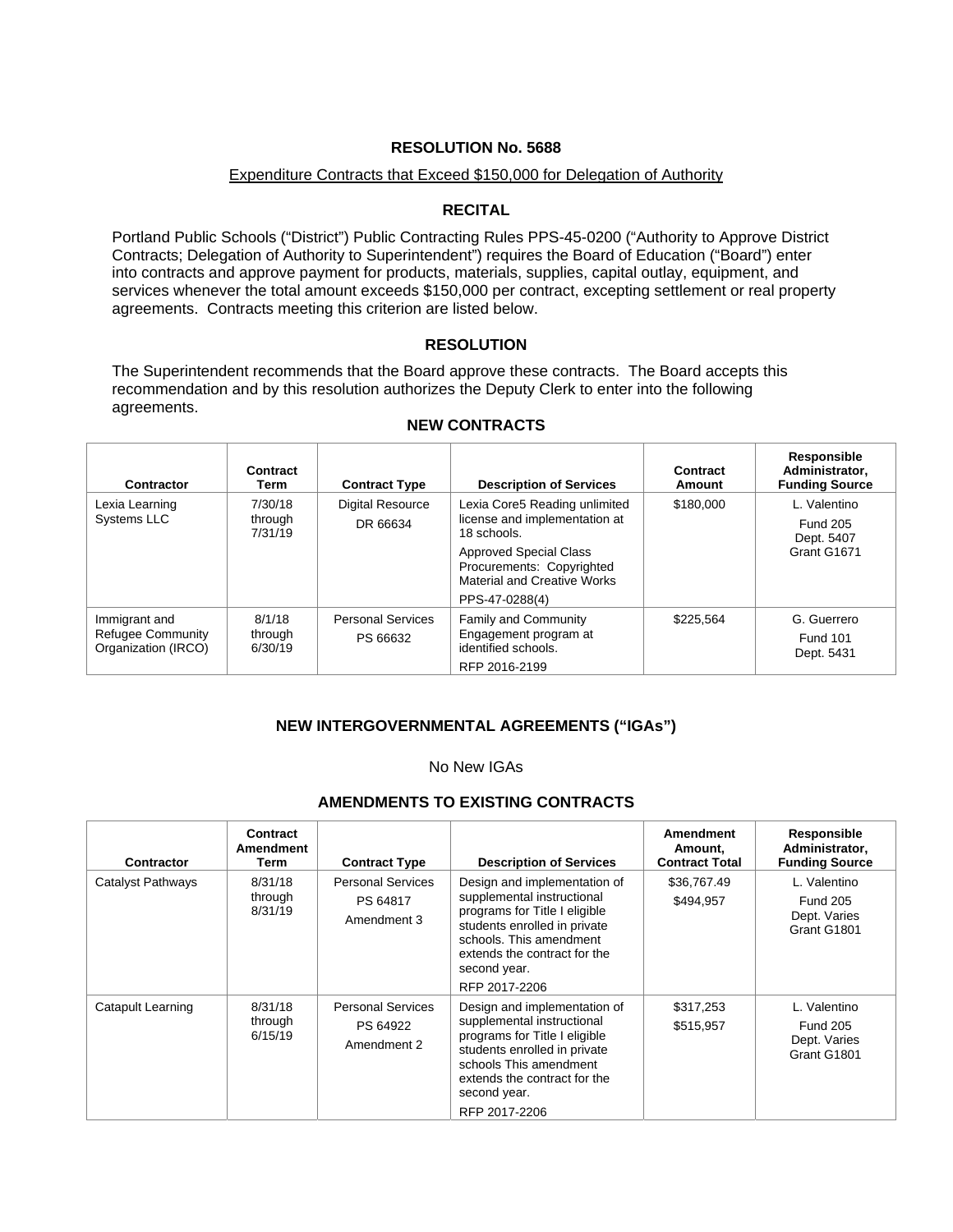# Other Matters Requiring Board Approval

The Superintendent RECOMMENDED adoption of the following items:

Numbers 5689 through 5700 (Numbers 5689 and 5691 were Withdrawn)

During the Committee of the Whole, Director Brim-Edwards moved and Director Anthony seconded the motion to adopt Resolution 5690. The motion was put to a voice vote and passed unanimously (6-yes, 0 no), with Director Esparza Brown absent.

Director Brim-Edwards moved and Director Anthony seconded the motion to adopt Resolutions 5692 through 5700. The motion was put to a voice vote and passed unanimously (6-yes, 0-no), with Director Esparza Brown absent.

 Director Anthony moved and Director Brim-Edwards seconded the motion to amend Resolution 5700 by removing dollar amounts in the resolution.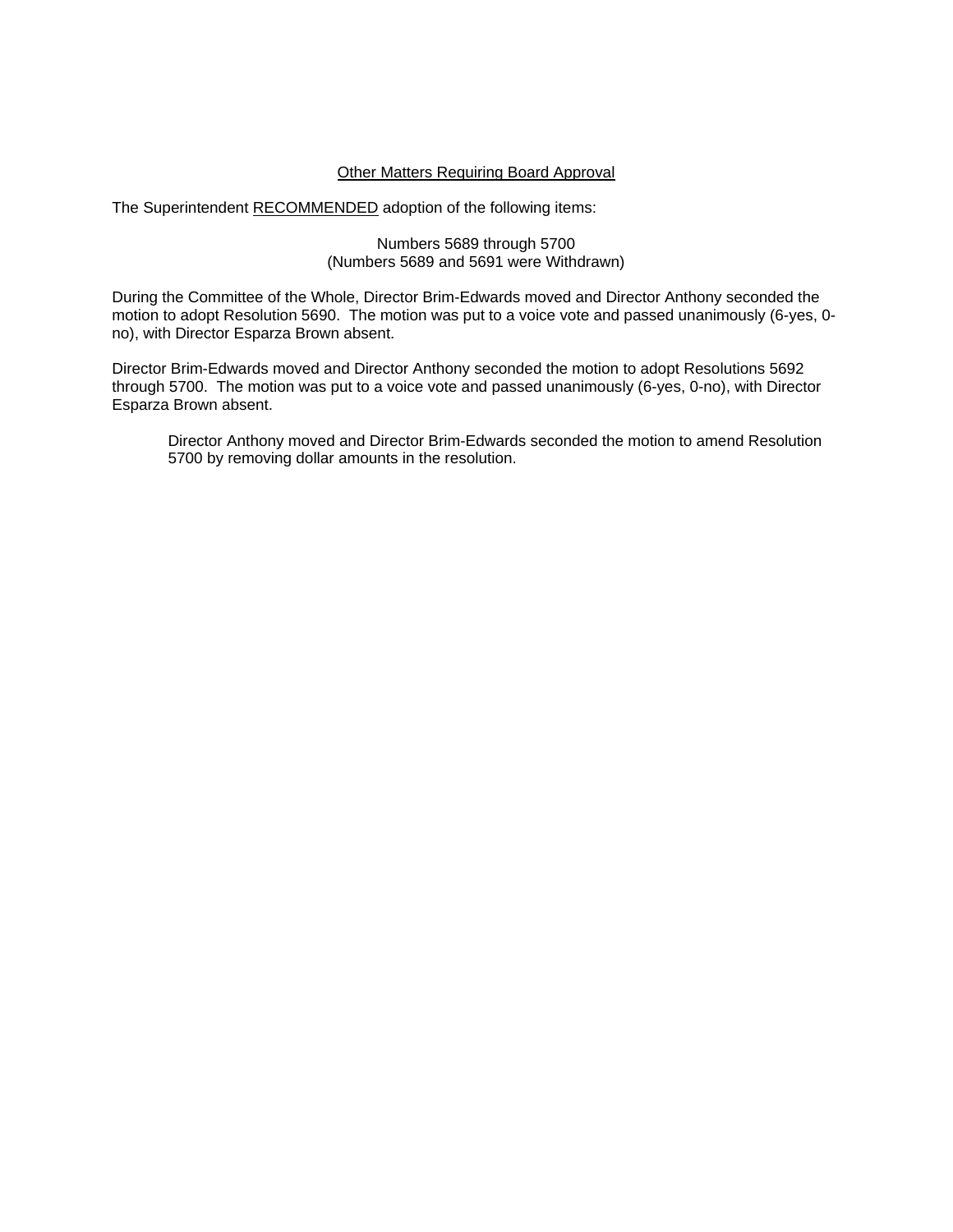## **WITHDRAWN**

## **RESOLUTION No. 5690**

Resolution to Uphold the Superintendent's Decision on a Step 2 Appeal – Complaint No. 2018-01

# **RECITALS**

The Board of Education has received and reviewed Complaint # 2018-01 submitted and the Superintendent's response to it.

## **RESOLUTION**

The Board of Education upholds the Superintendent's decision of the Step 2 appeal as the final decision.

**RESOLUTION No. 5691** 

## **WITHDRAWN**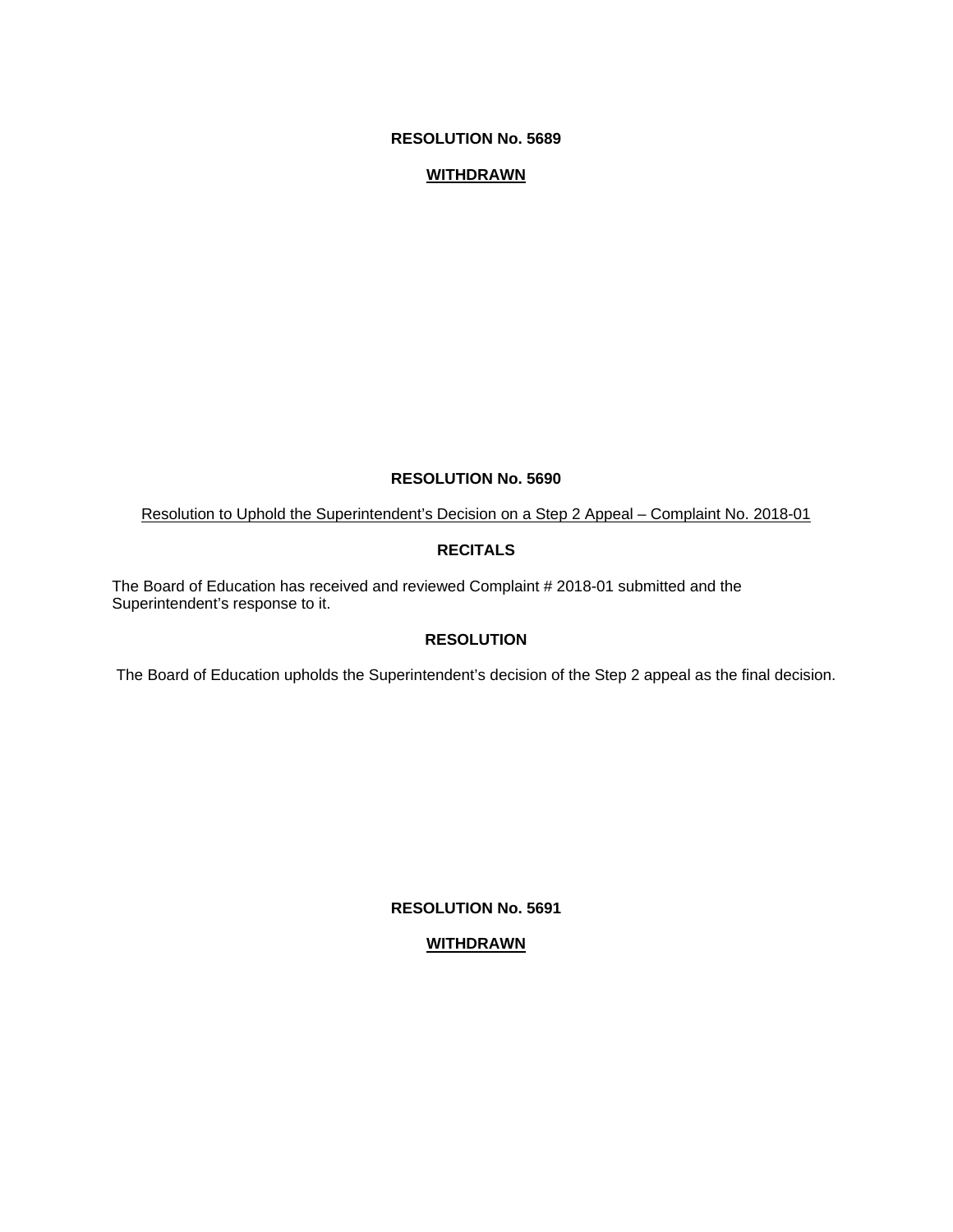## Approval of Head Start Parent Policy Council Recommendations

# **RECITALS**

- A. Federal requirements call for the Governing Board of a Head Start Program to approve recommendations and reports for the Program.
- B. The Board of Directors for Portland Public Schools serves as the Governing Board for the PPS Head Start Program.
- C. Portland Public Schools Parent Policy Council approved the following documents.

# **RESOLUTION**

The Board of Directors for Portland Public Schools, School District No. 1J, Multnomah County, Oregon, approves the following Head Start recommendations and reports:

- Eligibility, Recruitment, Selection, Enrollment and Attendance (ERSEA)
- 5 Year Goals
- Budget/Planning Recommendations
- PPS Head Start Program Options
- Community Needs Assessment
- Self‐Assessment Report
- School Readiness Goals
- Internal Dispute Resolution Policy and Procedures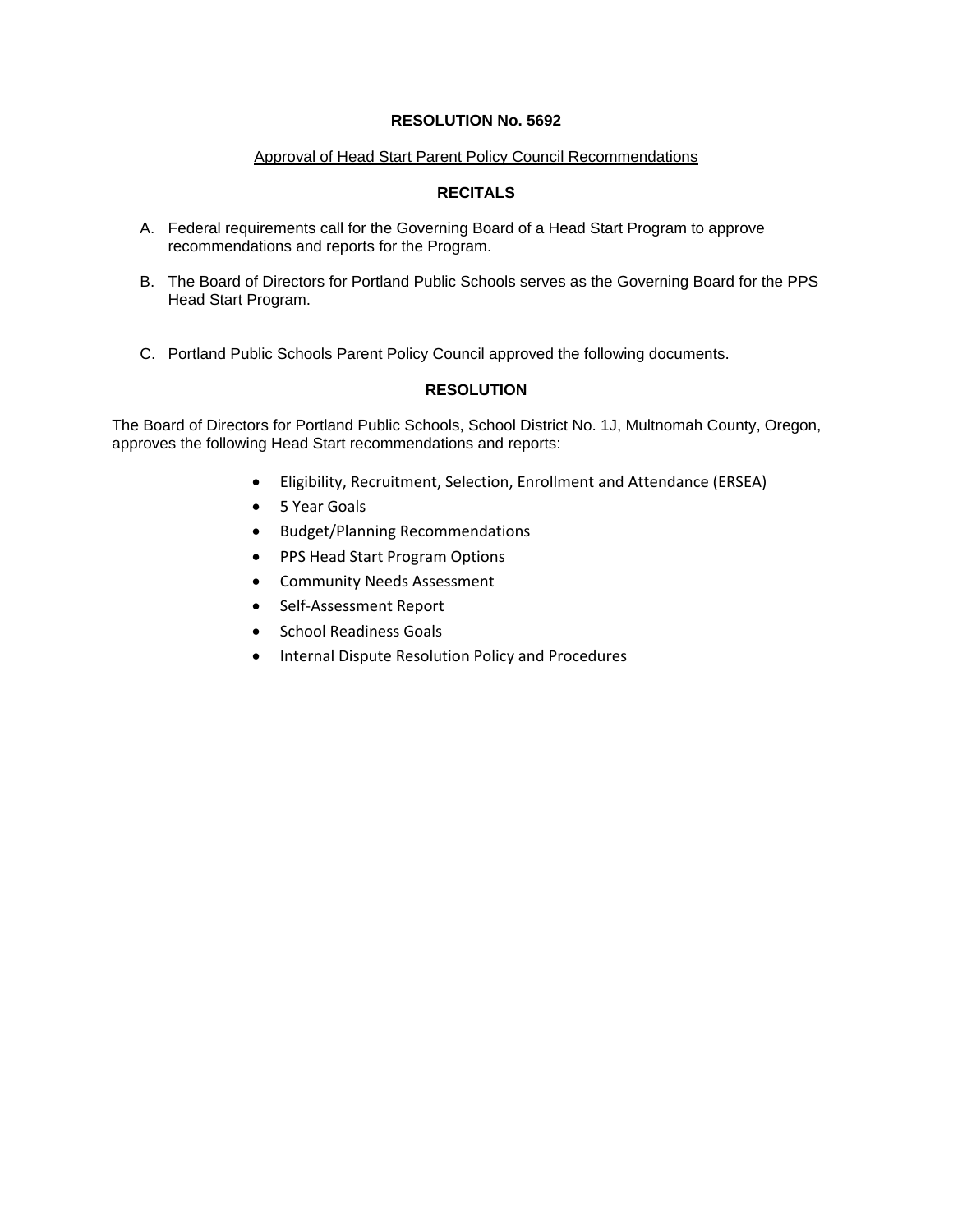#### Revising the Wages for Bus Drivers effective July 25, 2018

# **RECITALS**

- A. The District is in bargaining with the Amalgamated Transit Union (ATU), which represents bus drivers, for the successor agreement to the 2014- 2017 labor agreement that expired June 30, 2017.
- B. The District has made contract proposals to increase bus driver wages effective on July 1, 2017, and July 1, 2018, respectively. Following a declaration of impasse by ATU, the District submitted its Final Offer, including the wage proposals, to the Employment Relations Board pursuant to state law. The Employment Relations Board published the parties' Final Offers on May 8, 2018.
- C. The District and ATU are continuing to mediate and bargain with the assistance of the State Conciliation Division of the Employment Relations Board.
- D. The District is currently hiring bus drivers for the coming school year.
- E. To facilitate recruiting efforts, the District is exercising its right under the state collective bargaining law to implement the July 1, 2018 wage proposal, effective July 25, 2018.

## **RESOLUTION**

The Portland Public Schools Board of Education accepts the Superintendent's recommendation to implement the following wage rates for bus drives effective July 25, 2018:

|             |                             | <b>HOURLY</b> |
|-------------|-----------------------------|---------------|
| <b>STEP</b> | <b>DESCRIPTION</b>          | <b>RATE</b>   |
|             |                             |               |
| 1           |                             | \$17.96       |
| 2           |                             | \$18.87       |
| 3           |                             | \$19.77       |
| 4           |                             | \$21.15       |
| 5           | FIVE (5) YEAR LONGEVITY     | \$22.17       |
| 6           | TEN (10) YEAR LONGEVITY     | \$23.13       |
| 7           | FIFTEEN (15) YEAR LONGEVITY | \$24.19       |
| 8           | TWENTY (20) YEAR LONGEVITY  | \$25.05       |

**Hours**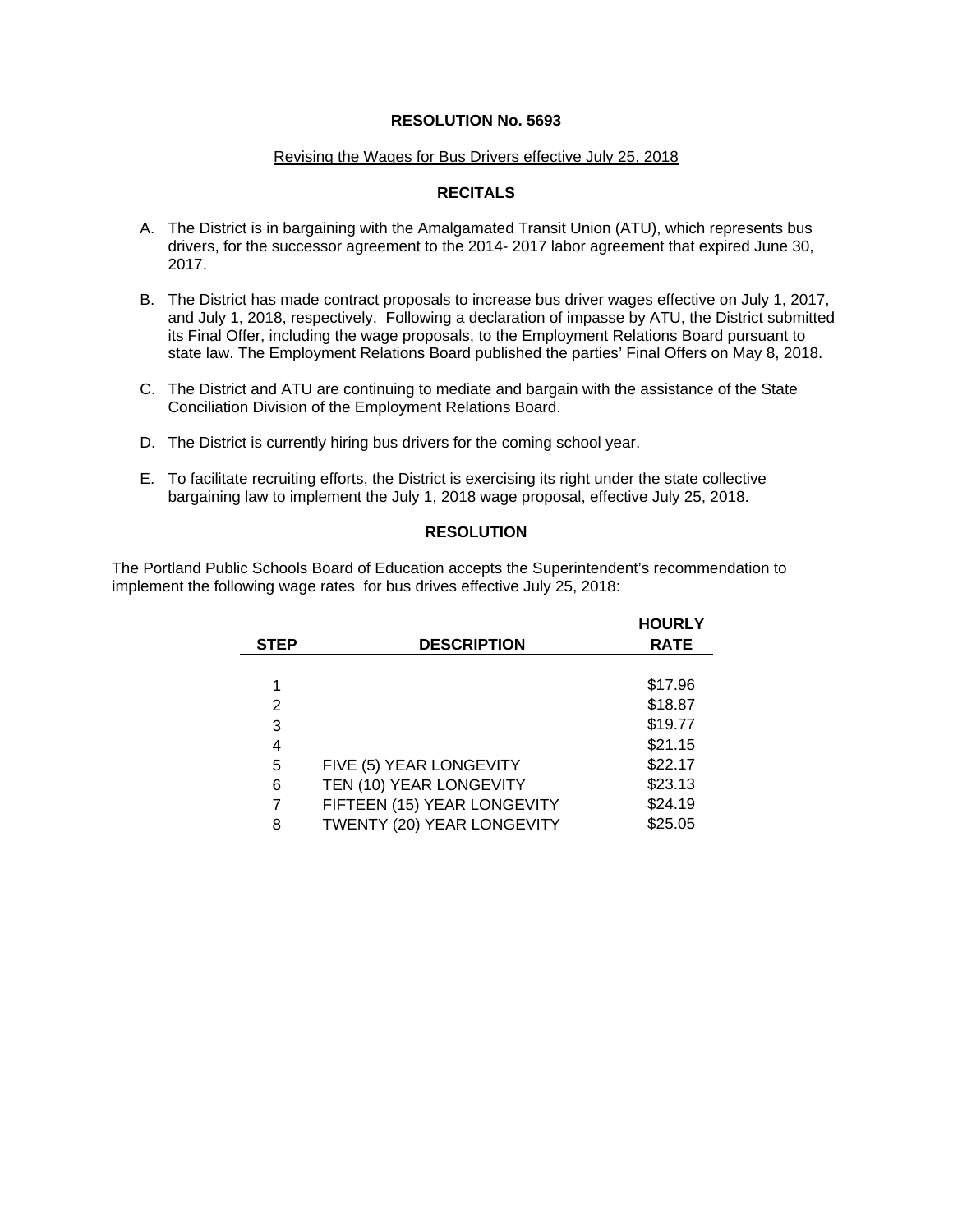#### A Resolution Regarding Depository Banks

for the Funds of the Portland Public School District (School District No. 1-J, Multnomah County, Oregon)

### **RECITALS**

- A. On May 23, 2017, the Board of Education ("Board") passed Resolution No.5463, supplementing and/or modifying Resolution No. 5286 for District Officer authorizations regarding depository banks.
- B. The District desires to supplement and/or modify Resolution 5463 as provided below.

## **RESOLUTION**

1. That any one of the following of the District's officers [*designate titles only*]; and in their absence as the Superintendent designates;

## **Deputy Superintendent** , **Senior Director of Financial Services** ,

(each such designated officer an "Officer"), is individually authorized to: (a) open or close one or more deposit and/or securities accounts (the "Accounts") with any depository institution qualified by the Oregon State Treasurer under Oregon Revised Statutes (O.R.S.) 295 (herein after called "Bank") which account shall be in the name of the District; (b) execute and deliver in the District's name such agreement(s) regarding the Accounts and the services related thereto as Bank may from time to time require; (c) authorize and execute transactions on the Accounts, including, without limitation: (i) signing checks and other instruments withdrawing funds from the Accounts. (ii) requesting funds transfers by Bank to and from the Accounts, (iii) entering into arrangements for the processing of automated clearing house ("ACH") debit entries and/or ACH credit entries to and from the Accounts, and (iv) endorsing on behalf of the District, and otherwise negotiating, checks and other items payable to the District; (d) incur overdrafts and other obligations in the Accounts at Bank in connection with any of the products, services, or activities authorized by these resolutions.

2. That any one of the following of the District's officers [*designate titles only*];

## **Director of Financial Services** , **Senior Manager/Treasury** ,

, .

(each such designated officer a "Limited Officer"), is authorized to: (i) request funds transfers by Bank to and from the Accounts, (ii) enter into arrangements for the processing of automated clearing house ("ACH") debit entries and/or ACH credit entries to and from the Accounts.

- 3. That each Officer and each Limited Officer is individually authorized to designate one or more District officials (each such designated official, an "Official") to: (a) sign checks withdrawing funds from their respective school checking Accounts, including those payable to cash; and (b) issue and release stop payments on checks drawn on their respective school checking Accounts.
- 4. That the District is authorized to enter into any other arrangements, agreements and documents with respect to any Bank's deposit and treasury management products and services, in such form and on such terms and conditions as may be agreed to by an Officer signing such agreements and documents, after appropriate Board of Education approval is obtained, if necessary.
- 5. That except to the extent provided otherwise in any agreement between the District and Bank, the District authorizes Bank to rely on any act or communication, including telephone, wire or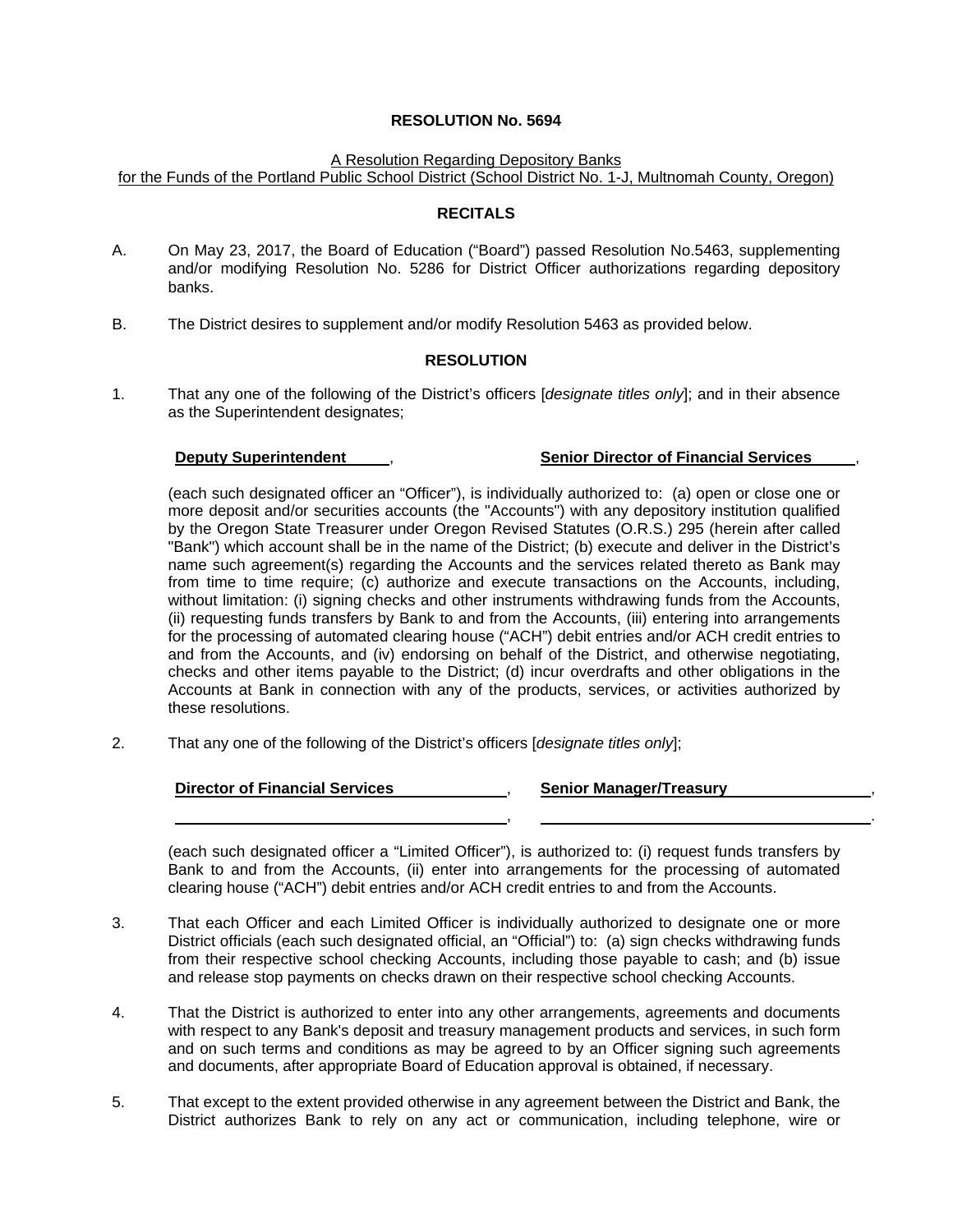electronic communication, purporting to be done by any Officer, Limited Officer or Official of the District if such reliance is in good faith, and the District shall be bound to Bank by any such act or communication relied on by Bank in good faith.

- 6. That these resolutions are in addition to, and not by way of limitation on, other resolutions, if any, of the District in favor of Bank, and that the authority conferred by these resolutions shall be deemed retroactive and any and all acts authorized by these resolutions performed prior to the passage of these resolutions are hereby approved and ratified as the official acts and deeds of the District.
- 7. That each of these resolutions shall continue in full force and effect until Bank has received express written notice of its rescission or modification by a resolution duly adopted by the District's Board of Education and certified by a Secretary or Deputy Clerk of the District.

# **RESOLUTION No. 5695**

# Appointment of Financial Auditor

# **RECITALS**

- A. To comply with the requirements of Oregon Revised Statues (ORS), the Portland Public Schools Board of Education shall appoint a financial auditor for the 2018-19 fiscal year.
- B. ORS 328.456, 327.137, 297.405 require the appointment of a financial auditor for the School District.

# **RESOLUTION**

The Portland Public Schools Board of Education appoints Talbot Korvola & Warwick to serve as the financial auditor for the 2018-19 fiscal year.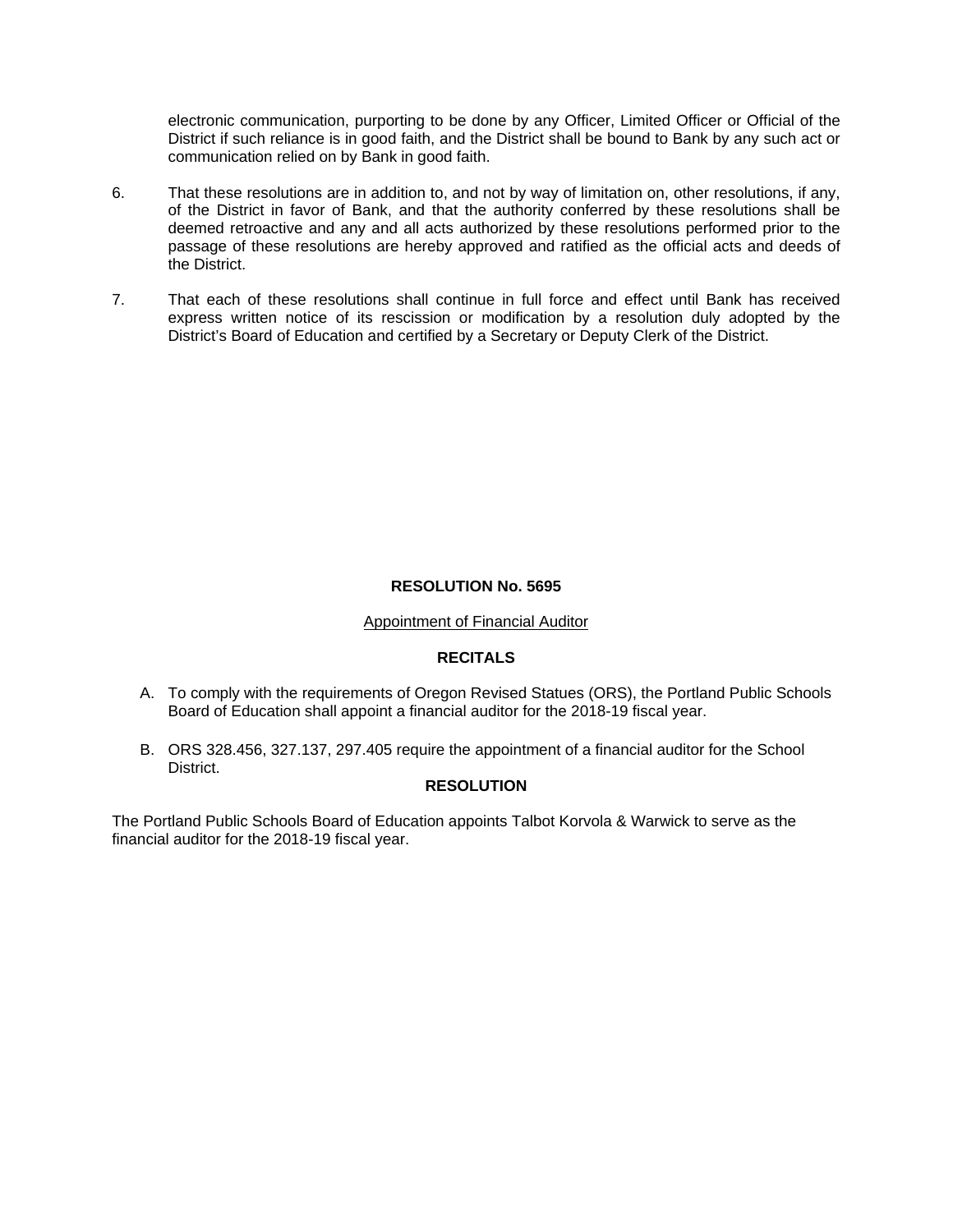### Appointment of Clerk and Deputy Clerks

## **RECITALS**

- A. To comply with the requirements of Oregon Revised Statues (ORS), the Portland Public Schools Board of Education shall appoint a School District Clerk and Deputy Clerks for the 2018-19 fiscal year.
- B. ORS 332.515 requires the appointment of the Chief Administrative Officer as the School District Clerk. Deputy clerks may also be appointed.

## **RESOLUTION**

- 1. The Portland Public Schools Board of Education appoints Superintendent Guadalupe Guerrero as Clerk of Portland Public School for the 2018-19 fiscal year.
- 2. The Portland Public Schools Board of Education appoints Claire Hertz and Yvonne Curtis as Deputy Clerks of Portland Public School for the 2018-19 fiscal year.

## **RESOLUTION No. 5697**

#### Appointment of Budget Officer

## **RECITALS**

- A. To comply with the requirements of Oregon Revised Statues (ORS), the Portland Public Schools Board of Education shall designate a person to serve as the Budget Officer.
- B. ORS 294.331 requires the Board of Education to designate a person to serve as the Budget Officer. The Budget Officer shall prepare or supervise the preparation of the budget document and act under the direct supervision of the Superintendent.

## **RESOLUTION**

The Portland Public Schools Board of Education designates the Deputy Superintendent of Business and Operations as the Budget Officer for the 2018-19 fiscal year.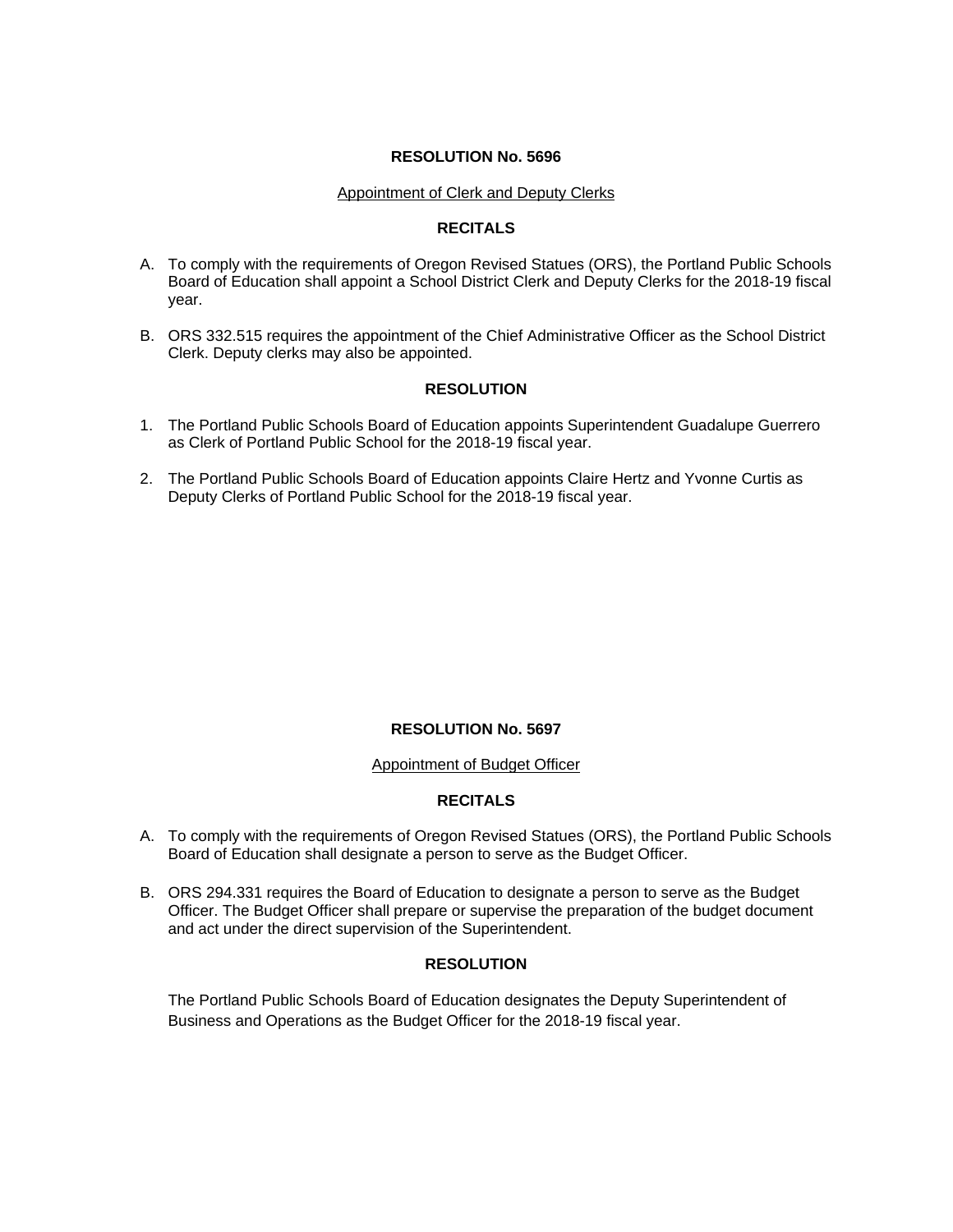#### Designation of Depositories

## **RECITALS**

- A. To comply with the requirements of Oregon Revised Statues (ORS), the Portland Public Schools Board of Education shall designate the banks, which will serve as depositories for School District funds.
- B. ORS 328.441(2) requires that the School Board "shall designate such bank or banks within the county or counties in which the district is located, as the board deems safe and proper depositories for school district funds".

## **RESOLUTION**

The Portland Public Schools Board of Education designates Washington Federal; Umpqua Bank; US Bank; Willamette Community Bank; Wells Fargo Bank; BNY Mellon as depositories and custodians for Portland Public Schools for the 2018-19 fiscal year.

## **RESOLUTION No. 5699**

Minutes

The following minutes are offered for adoption:

July 17, 2018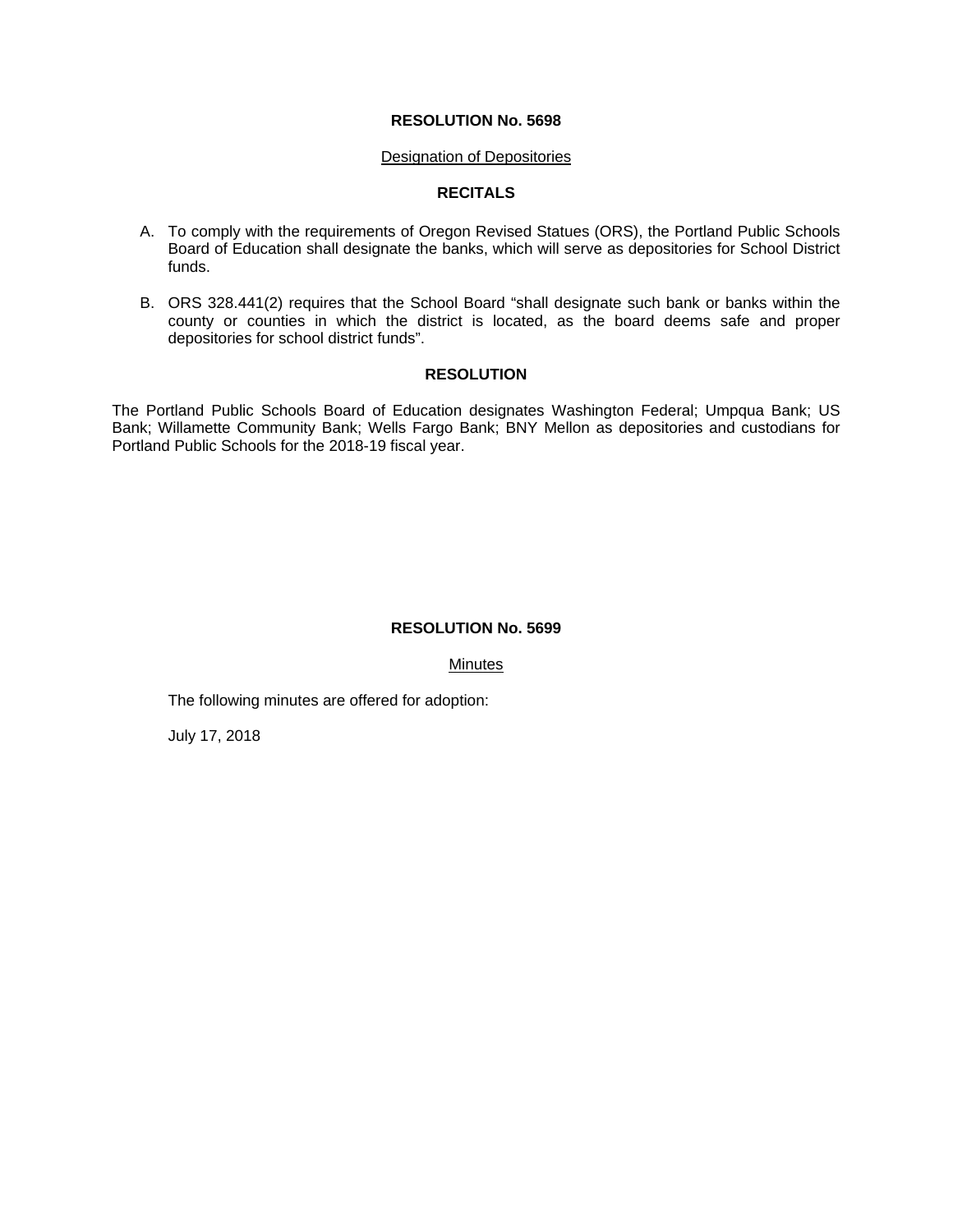### Designation of Real Property as Surplus at Ivon Lot (SE Ivon between SE 13th and 14th Avenues)

## **RECITALS**

- A. The Board of Education ("Board") seeks to ensure that the physical assets of Portland Public Schools ("District") are supporting in the most productive way possible our core mission of educating Portland students.
- B. The District owns a 2,000 square foot vacant property described as the vacant lot on Ivon Street between SE 13th and SE 14th Avenues (TIBBETTS ADD, BLOCK 2, E 40' OF LOT 1) and known as the Ivon Lot.
- C. The Ivon Lot ("the Lot") was originally donated to the District by Multnomah County with the restriction that the property revert back to the County if it was no longer used "for public purposes." The County has since removed the deed restriction, but with the condition that the land be dedicated to the Benson Construction Technology Program ("The Benson Program") and that any proceeds from the sale of the land go to the Benson Program and not the District General Fund.

The County's requirement potentially conflicts with District Policy 8.70.042, and the Board intends to review that policy before the sale of the Ivon Lot and related improvements.

- D. The Benson Program offers training to Benson students in residential home construction, including the design and entitlement process and hands-on construction of a home, over a threeto four-year period.
- E. The Superintendent recommends to the Board that the Lot be declared surplus real property for the construction of an additional Benson Program house, and the house be subsequently and expeditiously sold on the residential housing market subject to the Board's final approval of the final sale price.
- F. The Superintendent makes the following report pursuant to Board Policy 8.70.040-P in support of his recommendation that the Board declare the Lot surplus real property:
	- 1. Notice: The Board; the City of Portland, Oregon; Multnomah County, Oregon; and the Hosford-Abernathy Neighborhood District Association were notified on or before April 6, 2018 of the Superintendent's intent to recommend that the Lot be declared surplus real property by the Board for use in the Benson Program. On April 10, 2018, public notice was published in the Portland Tribune.
	- 2. Public Input Opportunity: District staff attended the April 17, 2008 Hosford-Abernathy Neighborhood District Association meeting and presented the Superintendent's recommendation that the Lot be declared surplus and used for the Benson Program.
	- 3. Summary of Factors Considered:
		- a. Program/Enrollment Factors: The Lot is a 2,000 square foot undeveloped vacant parcel. It is not adjacent to a District school. Because of its small size and geographic location, it is not needed for District school use.
		- b. Financial Factors: The estimated current value of the Lot is \$200,000 to \$250,000. The surplus of the Lot for the Benson Program will save the District an equivalent or higher cash outlay for the purchase a lot for the Benson Program.